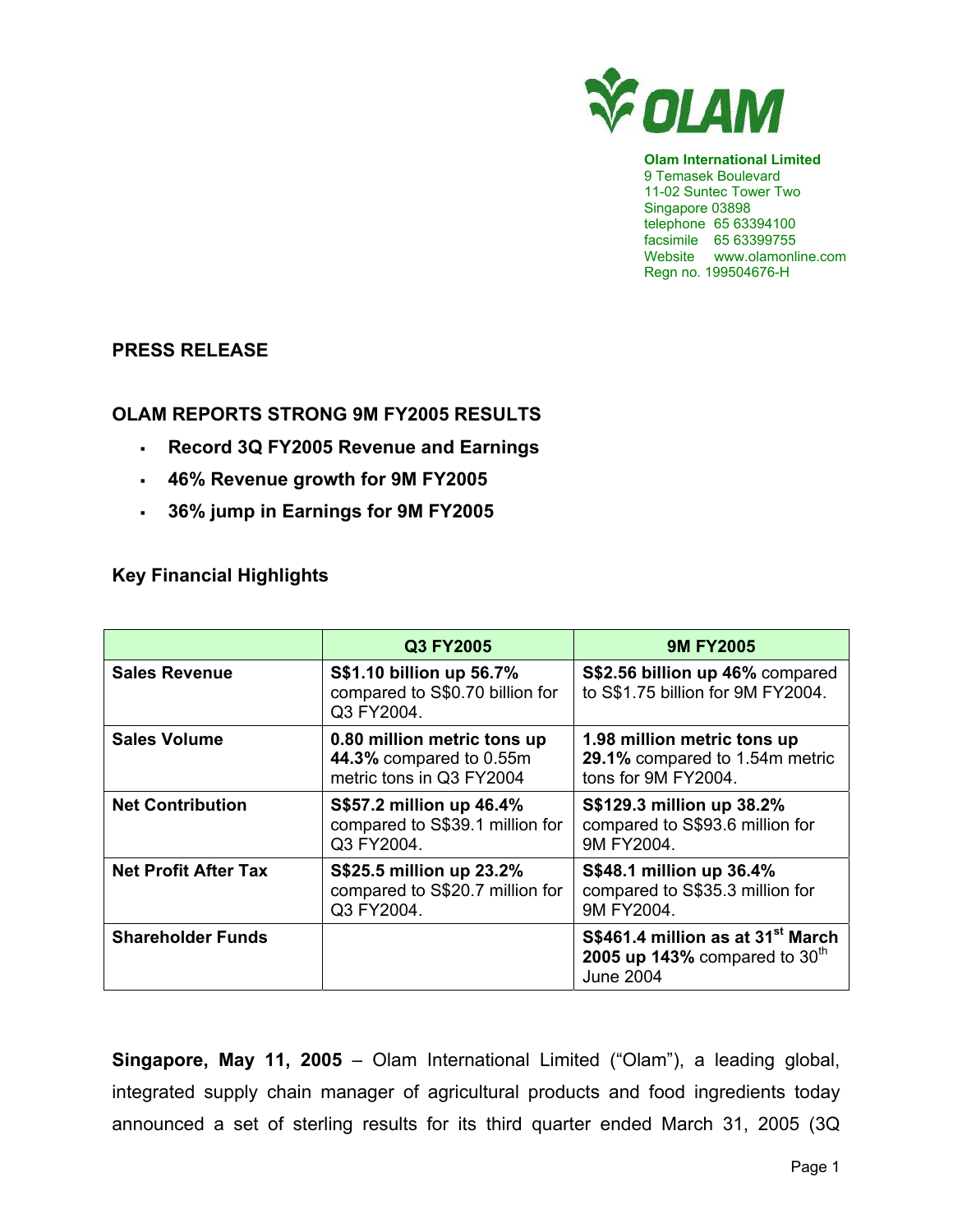FY2005). Both its revenue of S\$1.1 billion and net profit of S\$25.5 million are the highest quarterly performance achieved in Olam's history.

"We are pleased with our strong performance in the third quarter FY 2005 and for the 9 months ended March 31, 2005. It was a broad based performance with all four of our business segments generating both solid top line (revenue and underlying volumes) and bottom line results. Our year-to-date results were above expectations and reflects our unique competitive position, excellent geographic and product balance, our end-to-end supply chain capability and our proven capacity to reliably execute on our organic growth initiatives. Given our performance for the first 9 months, we are optimistic for the prospects for the full year." said Mr. Sunny Verghese, Group Managing Director & CEO.

#### **Consolidated Results**

The Company announced yet another set of strong results for the third quarter ended 31<sup>st</sup> March 2005. Revenue for the Group increased by 56.7% to S\$1.10 billion for Q3 FY2005 compared to S\$0.70 billion in Q3 FY2004. Increases in Revenue were registered across all four business segments. 81% of the increase in revenue for 3Q FY2005 was contributed by increase in sales volumes and the balance 19% of the revenue increase was contributed by an increase in the sales prices for the various products across the 4 business segments. For 9M FY2005 revenue grew by 46% to S\$2.56 billion as compared to S\$1.75 billion for 9M FY2004.

Underlying volumes grew by 44.3% to 0.80 million metric tons for Q3 FY2005 compared to 0.55 million metric tons in Q3 FY2004. For the 9 months (9M FY2005) sales volumes grew by 29.1% to 1.98 million metric tons compared to 1.54 million metric tons for 9M FY2004. There was strong volume growth across all 4 product segments.

Net Contribution grew by 46.4% to S\$57.2 million in Q3 FY2005 compared to S\$39.1 million in Q3 FY2004. For the 9 months ended  $31<sup>st</sup>$  March 2005, Net Contribution increased by 38.2% to S\$129.3 million as compared to S\$93.6 million in 9M FY2004. Again, all 4 product segments recorded increases in Net Contribution.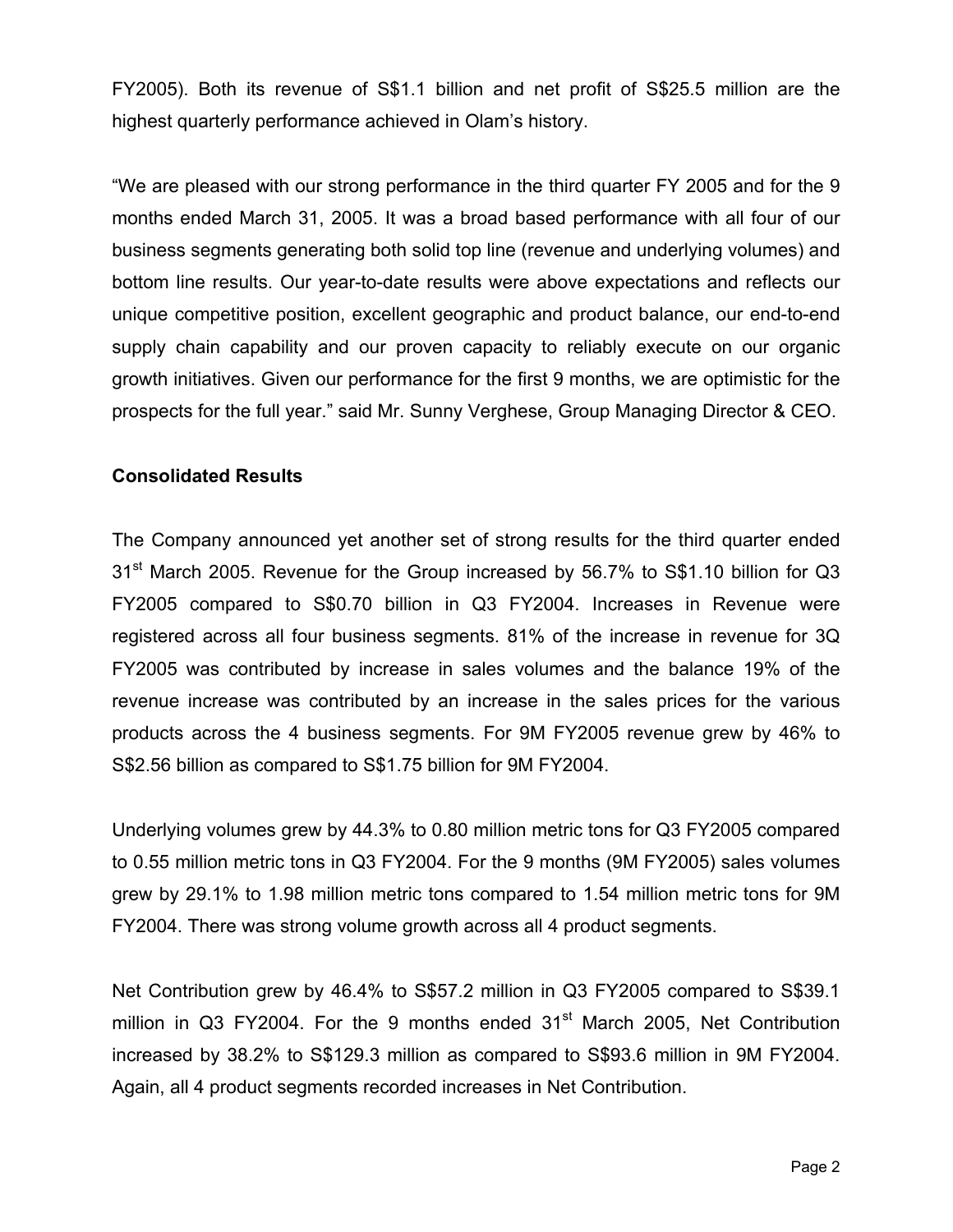Net Profit After Tax grew by 23.2% to S\$25.5 million for Q3 FY2005 as against S\$20.7 million for Q3 FY2004. For the 9 months ended  $31<sup>st</sup>$  March 2005, Net Profit After Tax grew by 36.4% to S\$48.13 million as compared to S\$35.29 million for 9M FY2004. Net Profit After Tax for 9M FY2005 at S\$48.13 million is a little more than the Net Profit After Tax for the full year of FY2004.

After a successful IPO in February 2005, the Company's Equity & Reserves grew by 143% to S\$461.38 million compared to S\$189.86 million as at 30<sup>th</sup> June 2004.

The Board and Management of Olam remains committed to creating shareholder value by developing sustainable earnings growth. The Group has a successful track record of setting and achieving challenging financial goals and the 9M FY2005 financial performance is a continuation of this track record.

### *Please note:*

This release should be read and understood only in conjunction with the full text of Olam International Limited's Third Quarter FY 2005 Financial Statement lodged on MASNET on May 11, 2005.

## **About Olam International Limited**

Olam is a leading global integrated supply chain manager of agricultural products and food ingredients, sourcing 14 products directly from more than 35 origin countries and supplying them to over 3,000 customers in more than 50 destination markets.

With direct sourcing and processing in most major producing countries for its various products, Olam has built a global leadership position in many of its businesses, including cocoa, coffee, cashew, sheanuts, sesame, rice and teak wood.

Olam was ranked  $9<sup>th</sup>$  in the Singapore International 100, a ranking of Singapore's top 100 exporters. It is ranked among the top five companies with regard to overseas revenues for the markets of India, Europe and America region.